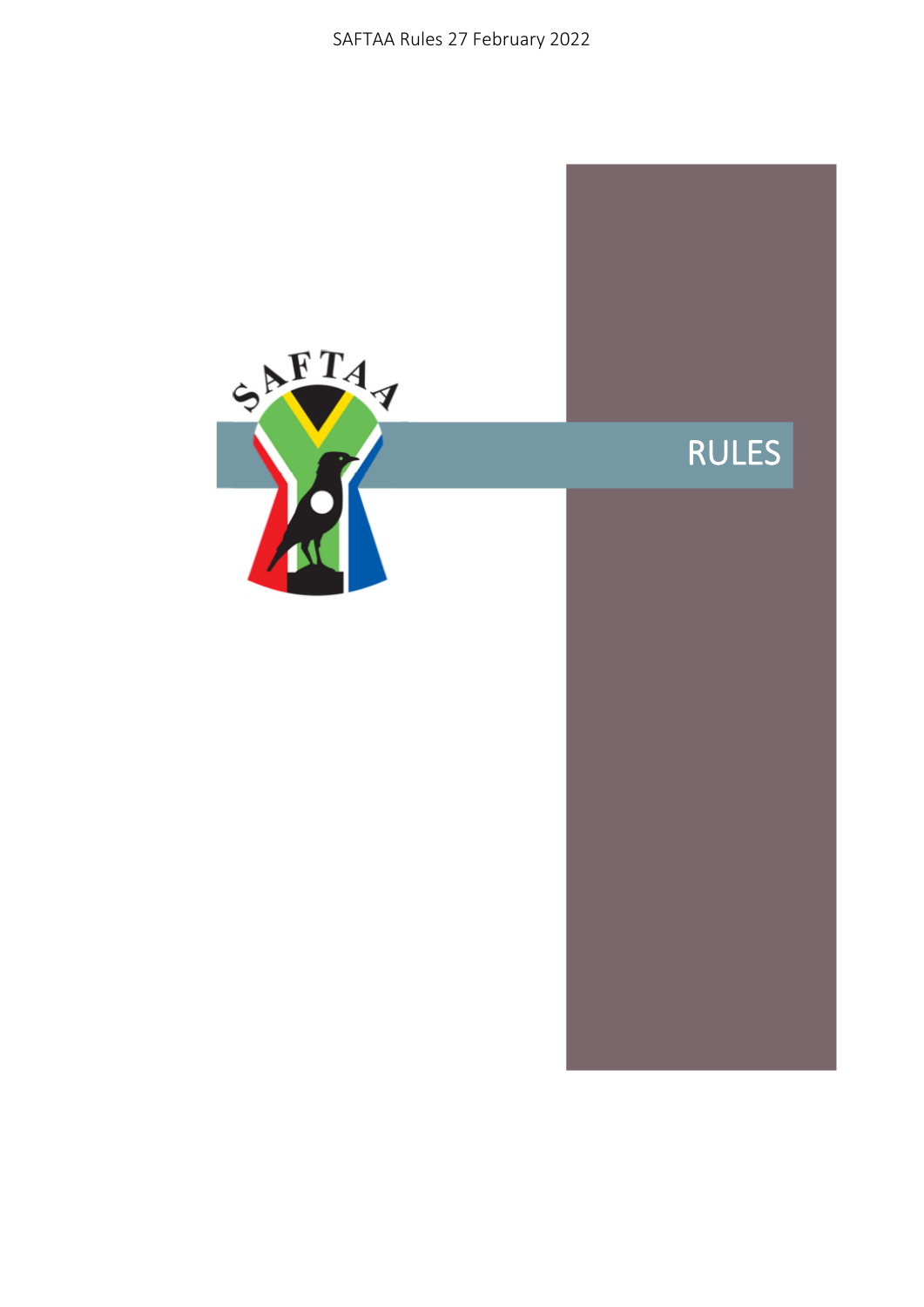| 1              |  |
|----------------|--|
| $\overline{2}$ |  |
| $\mathbf{3}$   |  |
| $\overline{4}$ |  |
| 5              |  |
| 6              |  |
| $7^{\circ}$    |  |
| 8              |  |
| 9              |  |
| 10             |  |
| 11             |  |
|                |  |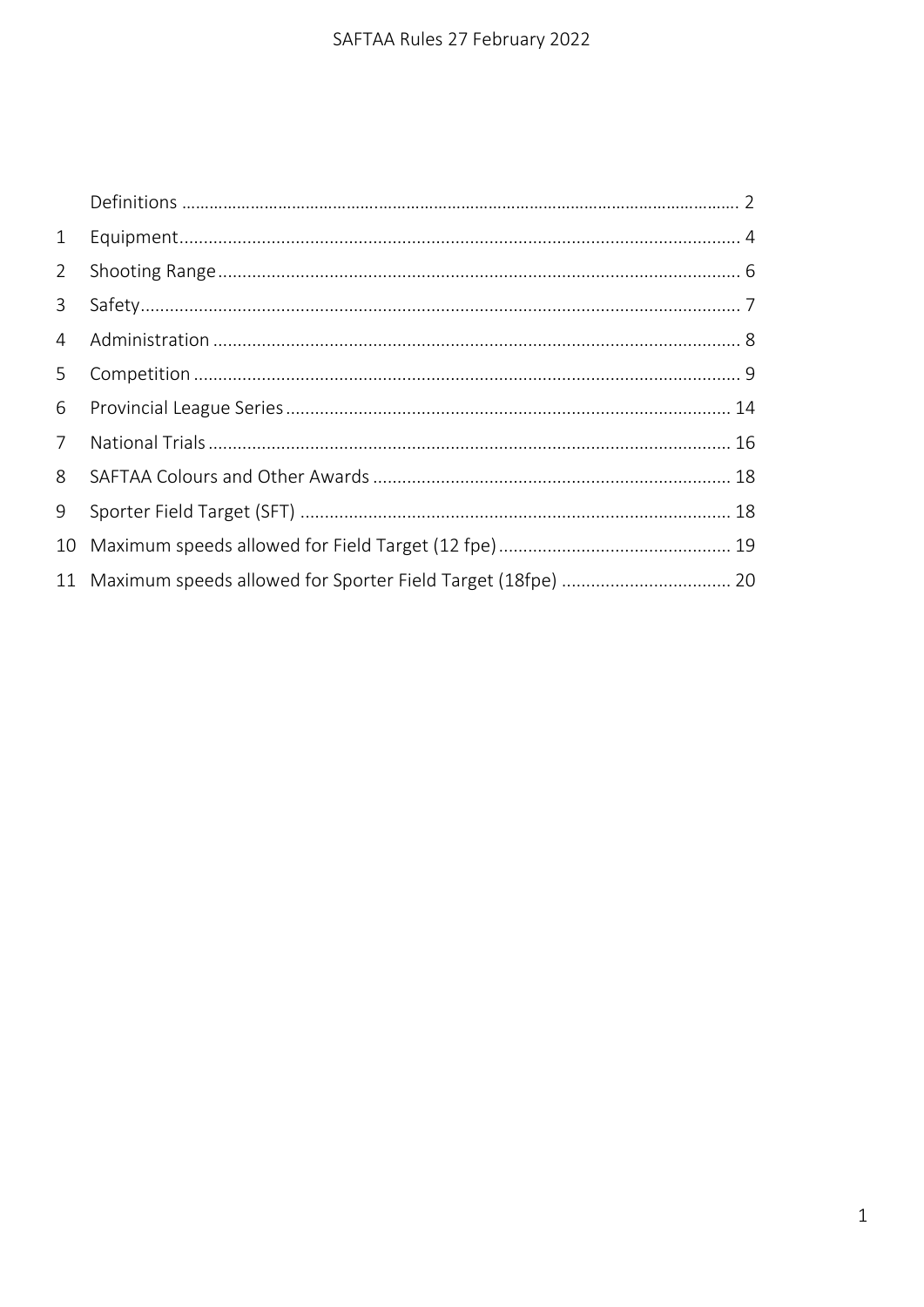# Definitions

**Basic position (Freestyle)** – a shooting position whereby the shot is taken from the sitting or prone position. No part of the rifle or any attachment may touch the ground or any object for support. In the prone position the supporting arm forward of the elbow may not touch the ground or any object for support.

Committee – The executive committee of SAFTAA.

Competition Area – The totality of the shooting positions from which the lanes are shot, all ablution facilities, and all pathways connecting the shooting positions as well as the ablution facilities.

Course – The combined areas of the competition area and the target area, encompassing all the lanes, i.e. all shooting positions and all the targets, including all pathways.

Hamster – A support that is affixed to the underside of the rifle stock and rests on the shooter's hand or knee, depending on the shooting position. The bottom surface of the hamster can be in any shape or form. Extendable hamsters cannot be used in a way that extra support can be achieved.

Kneeling – A shooting position where there shall be only 3 points of contact with the ground (2 feet and 1 knee). A kneeling roll may be used to support the rear foot and/or ankle only. The rear foot, when viewed from the rear should be vertical in appearance. No other part of the body may enter in contact with the kneeling role. The rear foot is allowed to be angled so the ankle joint can be closer or further from the ground as desired. The toes can be bent or flat. If a kneeling roll is not present underneath the ankle joint, the ankle joint must not be in contact with the ground or appear to be in contact with the ground. The rear foot must be visible to the marshal at all times. The leading hand will support the gun, and forward of the wrist should itself be unsupported (the wrist is deemed to be the hinged joint between hand and forearm). No part of the rifle or hamster shall be in contact with the leading forearm (behind the wrist) or appear to be in contact with the leading forearm. Touching the hamster with the jacket sleeve is not allowed. A rifle sling and/or butt hook may be used to steady the aim.

Lane  $-A$  shooting position and the targets designated to be shot from that shooting position.

PCP – pre-charged pneumatic air rifle.

**Single rifle sling** – a sling used to carry the rifle or as a means of steadying the aim. Such a sling shall be attached to the rifle at a minimum of one and maximum of two points when a shot is taken. The sling may be unclipped from the rifle when not in use.

Springer – air rifle in which power is generated by a large spring or gas ram and piston.

Standing - A shooting position where the shot is taken in a standing position without the aid of any support. There shall be only 2 points of contact (2 feet with the ground). The lead hand needs to support the rifle using the rifle fore-end or hamster. The wrist of the leading hand cannot be in any way be restricted of free movement. A single rifle sling and/or butt hook may be used to steady the aim.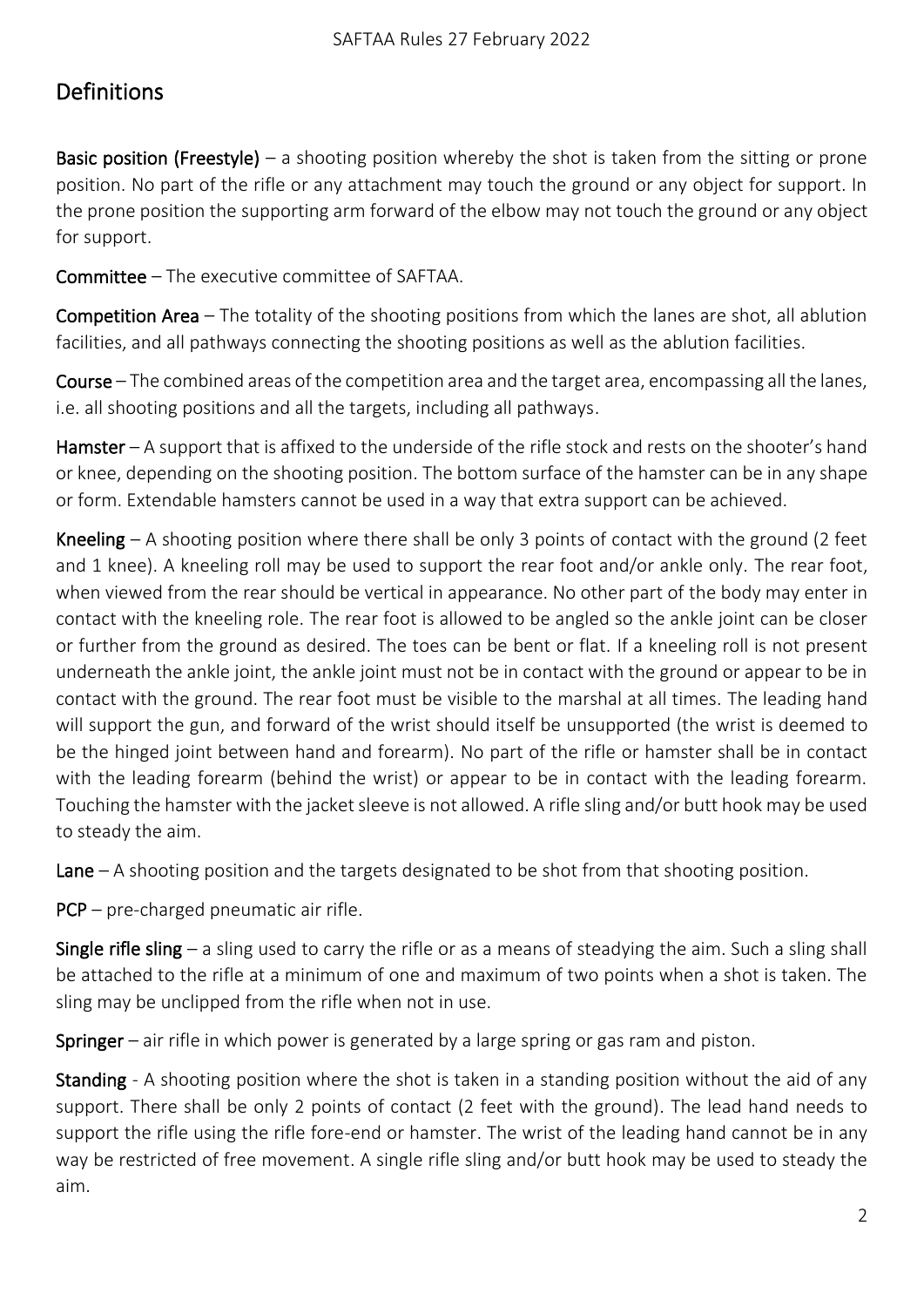Technical Officer – The technical officer of SAFTAA.

Target Area - The area starting at the shooting positions and the competition area, extending to the targets, and beyond the targets up to a safe distance.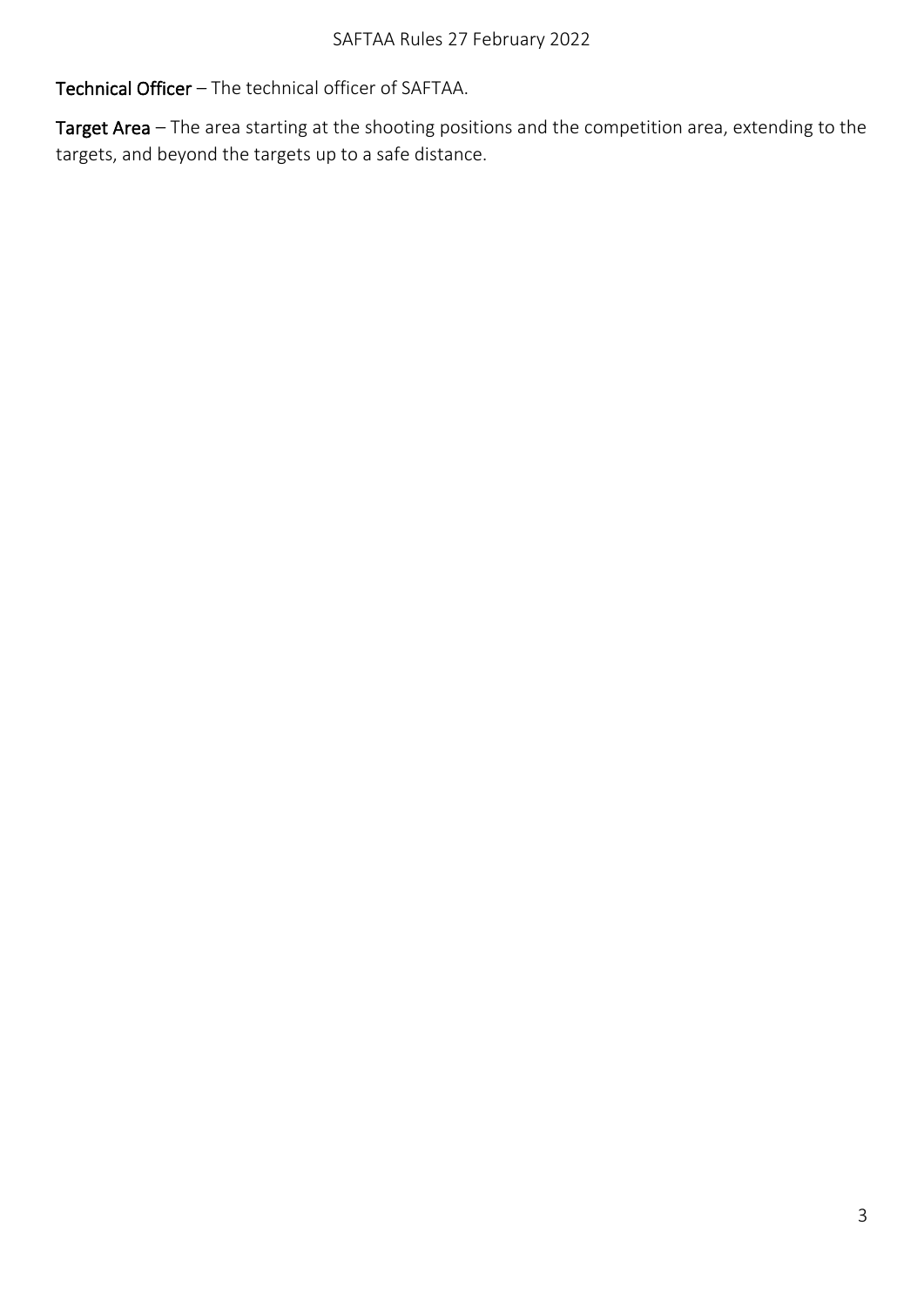# <span id="page-4-0"></span>1 Equipment

- 1.1 Airguns. Air rifles (PCP or Springer) of 5.5mm calibre or less with an output not exceeding 12 ft/lbs (16.3 Joule), and which are in safe working condition may be used. No power adjustments may be made to an air rifle during a competition. Fully adjustable rifle stocks are permitted to accommodate various shooting styles and positions.
- 1.2 Ammunition. Any design of pellet that is completely made of lead, lead alloy, zinc or zinc alloy, or a similar material may be used.
- 1.3 Sights. Any form of sighting system may be used with the exception of laser sights. No built-in or separate laser range finding device may be used.

#### 1.4 Rifle accessories allowed.

As soon as the competition starts all accessories must remain attached to the rifle during the competition. Nothing can be added or removed (unless otherwise specified in the rules).

- A single rifle sling no additional straps are allowed. Other than the arm, rifle slings may not be wrapped or attached to any other part of the body.
- A fixed or adjustable palm-shelf (hamster)
- Butt hook
- Spirit level (only analogue accessories)
- Sunshade on scope
- Scope enhancer
- Thermometer
- Wind indicator (non-electronic)
- Inclinometer (only analogue accessories)
- Bipod (for U10 SFT shooters, or to support the rifle while not in use)
- Rail, barrel and butt-stock weights
- Close-focus adapters
- Silencers and air strippers
- Scope mounts, scope rails and scope caps
- Scope sidewheels, scope turrets and pointers

To assist shooters in reading the wind, the available options are:

- a) Wind indicator (string or similar) attached to the rifle
- b) Target string (reset cord)

No additional equipment, electronic or other, may be used to assist the shooter in evaluating the wind or other weather conditions.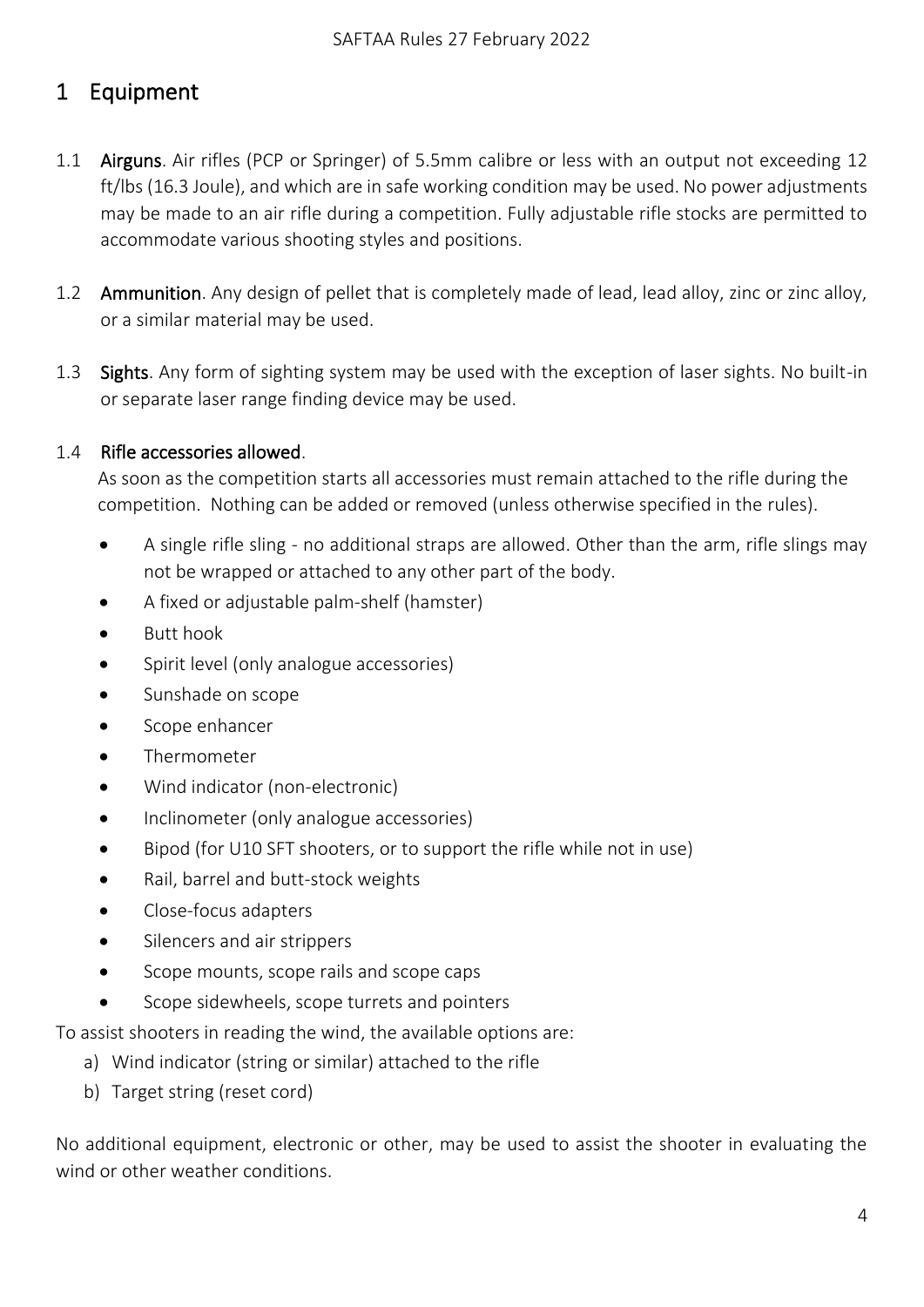1.5 Rifle slings. As soon as the competition starts, at least one side of the rifle sling must remain attached to the rifle for the duration of the competition. The metallic clip used to attach the sling to the rifle is considered to be part of the sling. The rifle sling may be unclipped when not in use. The sling may only be used in the Prone, Kneeling or Standing position.

#### 1.6 Other accessories.

- Range finding devices may not be used in the competition area at any time but are allowed in the training area.
- One or two kneeling protectors are allowed.
- Body straps to lock the natural body movement are not allowed.
- No additional equipment such as computers, smartphones, tablets, calculators or any electronic devices are allowed to be in the competition area.
- Red dot devices or other low magnification sights to help locate the target are allowed.
- Timers and Small Lenses attached to the air rifle to assist reading markings on side wheels and turrets are allowed.
- Any items with rigid elements that limit the range of movement of the body are prohibited
- Any auditory obstruction while shooting or scoring, e.g. earphones, ear defenders, ear plugs etc., shall not be worn unless agreed with the Range Officer for medical reason.
- 1.7 Clothing. Any type of clothing, glove or footwear is allowed provided it is not a hazard to the shooter or others. Clothing may be padded to reduce the pressure of the rifle stock resting on the arm or knee. Separate pads may be worn over non-padded clothing to reduce the pressure of the rifle stock resting on the arm or knee. Gloves may not contain any rigid material extending beyond the wrist.
- 1.8 Seating. The bean bag can have any form or shape and must fit in a box 55x 55cms with 15cms height. The bean bag may only be used as a seat in a freestyle lane (i.e. the bean bag mainly supports the shooters buttocks). As exceptions the bean bag may be used a) in freestyle lanes to support the competitor when kneeling (in this case the bean bag may be used to support one foot, shin or leg) and b) in freestyle lanes to support the competitor for high positioned targets (in this case the bean bag may be used to support the buttocks or back.) The bean bag may not be used to directly support the rifle or be used as an aid in kneeling, standing or prone lanes. Only 1 bean bag is allowed per competitor. The bean bag cannot be used in conjunction with a kneeling roll.
- 1.9 Kneeling roll. To aid kneeling, a kneeling roll may be used to support the ankle and/or shin in a kneeling position. The kneeling roll may not be used for any other purpose, e.g. for additional support during seated shots. Shooting without any kind of ankle support is also allowed. A kneeling roll in a cone shape must be provided by the organization in the positional kneeling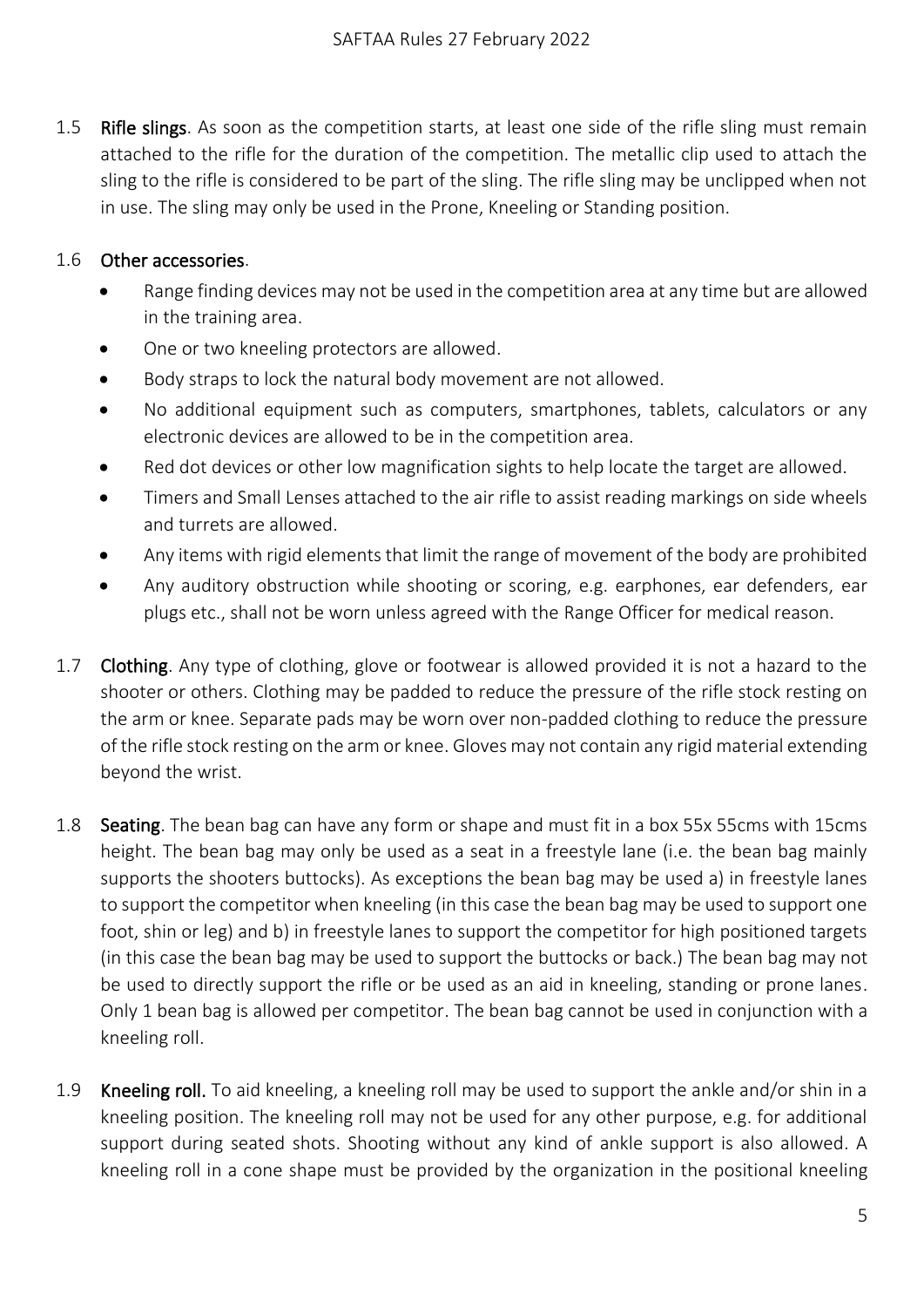lanes (large end of 18cm; small end of 10cm; maximum length of 50cm.) A competitor may use their personal kneeling roll (shape= roll design; maximum diameter = 18cm; maximum length = none.)

# <span id="page-6-0"></span>2 Shooting Range

- <span id="page-6-1"></span>2.1 Course. A course shall consist of 50 targets divided into lanes of 2 or 3 targets per lane. This will not preclude targets or lanes from being used more than once during a match to arrive at the required 50 targets. Crossed targets are considered to be part of the Field Target sport.
- 2.2 Target placement and numbering. Targets shall be placed at distances of between 9 meters and 50 meters from the firing line. All lanes shall be clearly numbered. Targets may be placed at higher or lower elevation to the firing line and face the shooter at a 90° angle (plus or minus 5° on the horizontal level). Targets may not be placed at more than 30° above or below the shooting line. The shooting position shall be smooth. The targets signage should be visible from the shooting lane. All positional targets, as defined in rule 2.4 must be fully visible from all legal positions. All freestyle targets, i.e. non-positional targets, must at least be fully visible from the prone, sitting and kneeling positions.
- 2.3 Targets. Metal silhouette "fall when hit" with a face plate with hole and paddle behind that are resettable from the firing point shall be used. The hit zones shall be circular. The use of simulated hit zones on any other part of the faceplate is prohibited. Standard hit zones shall be 40 mm in diameter. A limited number of targets may be fitted with reduced diameter hit zones of 15 mm or 25 mm (these reducers shall be painted the same colour as the faceplate.) Reducers must be fitted on the outside of the faceplate, facing the shooter (not inside). Targets shall be painted before starting a new round or competition. The allowed target colours are:
	- a. Yellow faceplates with black hit-zones
	- b. Black faceplates with yellow hit-zones
	- c. White faceplates with black hit-zones
	- d. Black faceplates with white hit-zones
	- e. Light blue faceplates with white hit-zones



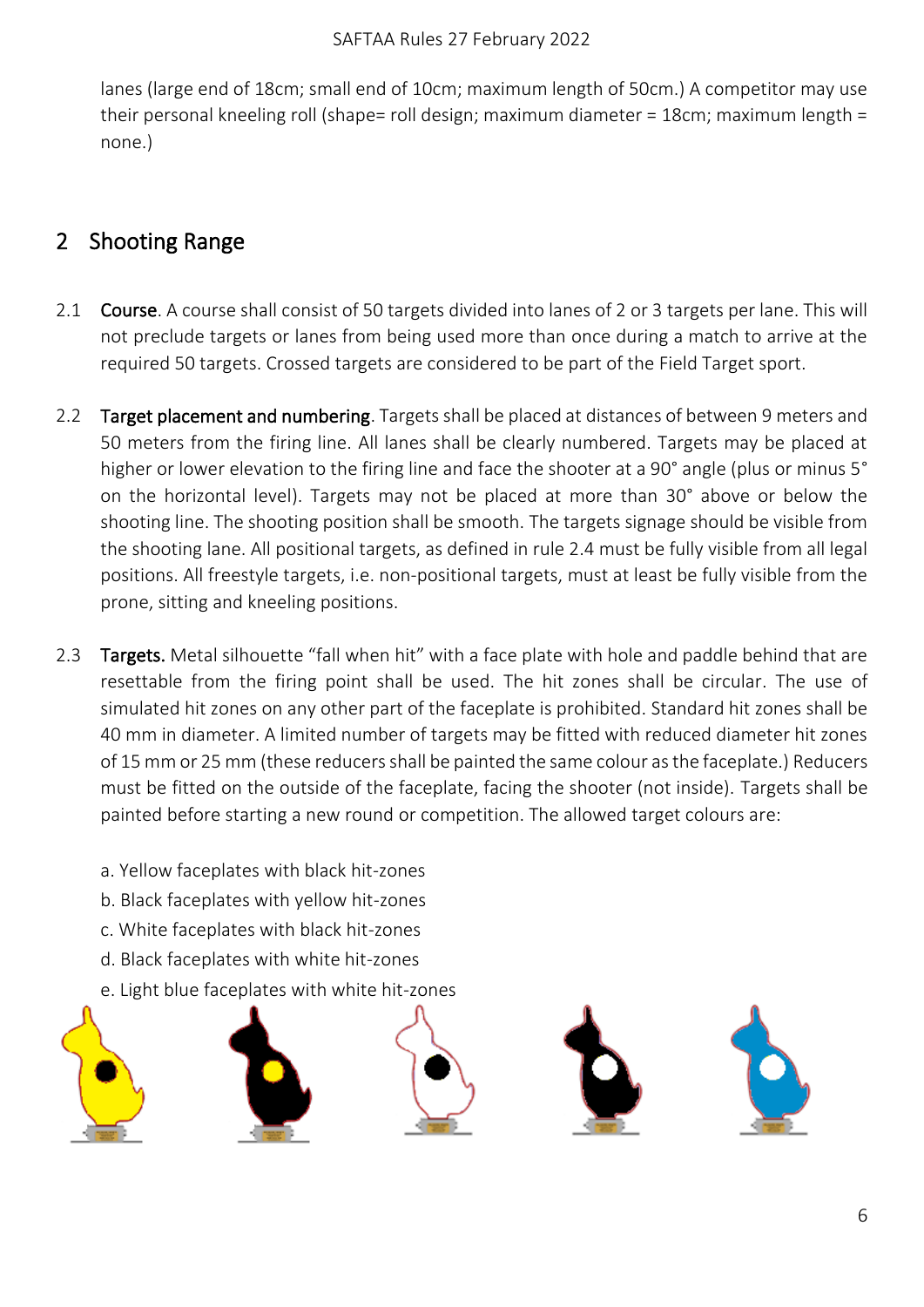- 2.4 Positional targets. The basic / free shooting position is sitting or prone, but some lanes may be designated as 'standing' or 'kneeling'. The total number of targets designated as standing or kneeling may not exceed 20% of the total number of targets on that particular course, and these positional targets should be divided as equally as possible, e.g. 3 standing and 2 kneeling lanes or vice versa. The maximum distance that positional targets may be placed at is 40 meters. A clear sign at the firing line shall indicate kneeling or standing lanes. Shooters may choose to shoot 'kneeling' targets from the standing position.
- <span id="page-7-1"></span>2.5 Reduced diameter hit zones. The total number of targets with reduced diameter hit zones may not exceed 25% of the total targets on that particular course. Maximum distance limitations for such targets are as follows:

| Reducer size     | Non-positional targets | Positional targets |  |  |
|------------------|------------------------|--------------------|--|--|
| 15mm             | 20 meters              | Not allowed        |  |  |
| 25mm             | 35 meters              | 20 meters          |  |  |
| 40 <sub>mm</sub> | 50 meters              | 40 meters          |  |  |

- 2.6 Practice / sighting in range. A safe practice area shall be provided for the competitors at least one hour before the event. The practice area should be in close proximity to the competition area. Multiple paper targets should be placed at the different competition distances (between 9 and 50 meters). A marshal shall be present whenever this range is open for practice. All the normal range safety rules will apply.
- <span id="page-7-2"></span>2.7 **Shooting position**. The shooting position is indicated by a clear line on the ground, two posts between which competitors must shoot from, or another suitable identifying device. The minimum distance between such posts is one meter. When shooting, the muzzle of the rifle must be in front of this line, but the trigger must remain behind it. Distances to the targets must be measured from a fixed point that is apparent at the shooting line or the nearest post if posts are being used. The lane poles cannot be used as a means of support during the complete time in lane (e.g. support the feet).
- 2.8 **Replacement targets**. At least 3 replacement targets, with a full set of reducers each, shall be available at the start of the match to replace any target found to be defective.

## <span id="page-7-0"></span>3 Safety

As is the case in all shooting sports, safety on the range is of the utmost importance.

3.1 No rifle may at any time be pointed in the direction of people or animals.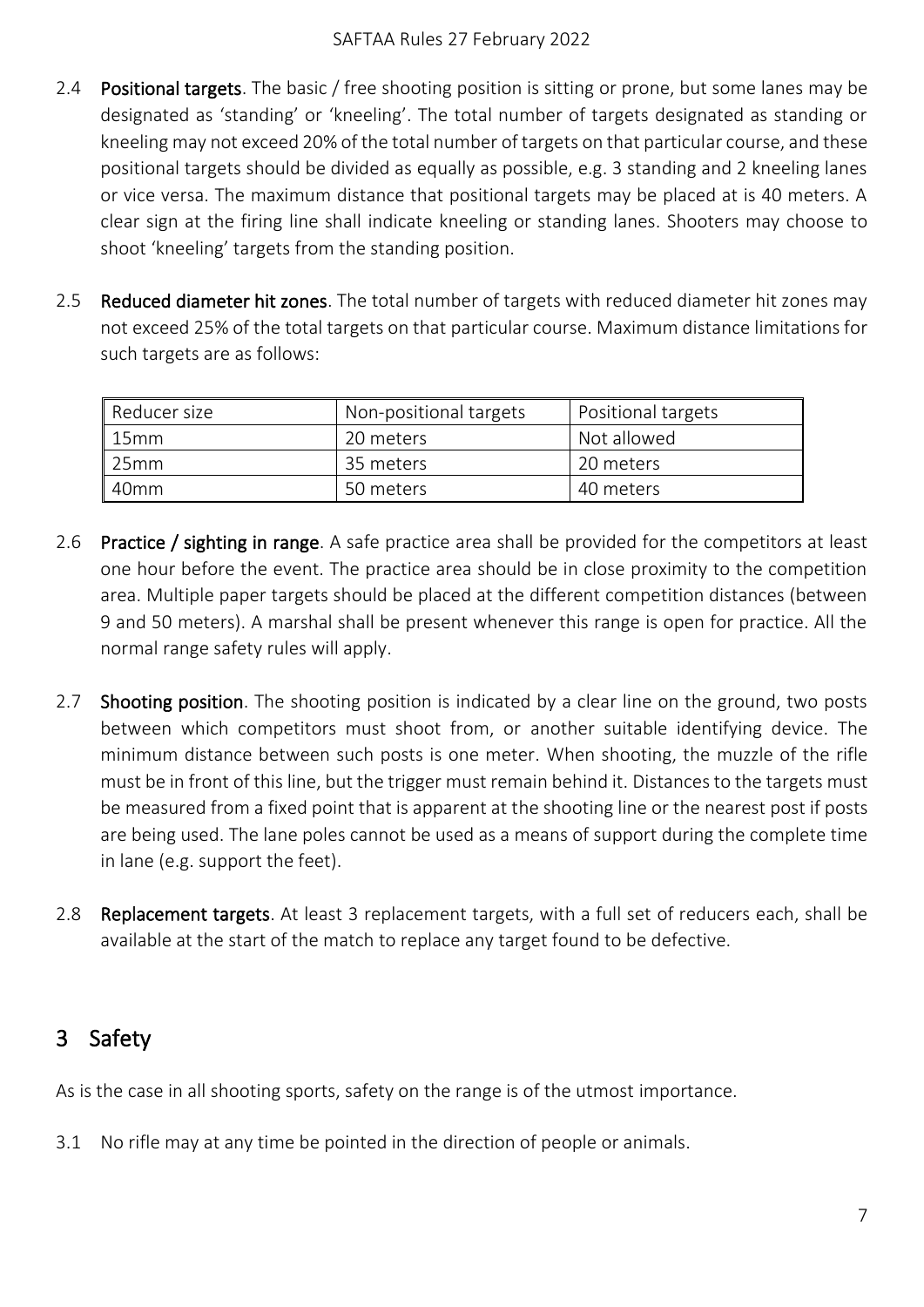- 3.2 Except whilst shooting, no rifle may be loaded. Rifles must face down range whilst being loaded.
- 3.3 When a ceasefire is signalled (one whistle or horn) and a rifle is loaded, the shot must be discharged into the ground in front of the shooter.
- 3.4 When carrying a rifle, it should be pointed down, unless in a closed case or bag. If carried in an open rifle carrier, the cocking lever or bolt shall at all times be in the open position. The air rifle when in a resting position must be pointing into the shooting area.
- 3.5 No non-participants are allowed on the shooting positions, or anywhere in the competition area that interferes with, obstructs or otherwise hinders any shooter.
- 3.6 No children or pets are allowed in the competition area during a match, unless accompanied by and under the control of a responsible adult.
- 3.7 No person is allowed in the target area for the duration of the match, unless the course is closed and then only with the permission of the range officer or a marshal.
- 3.8 No alcohol, substance with a narcotic effect or substance on the prohibited list of the World Anti-Doping Agency may be consumed before or during a day's competition until the last shot has been fired.

## <span id="page-8-0"></span>4 Administration

- 4.1 Classes of entry for Field Target shooting are as follows:
	- Under 10 (not yet 10 on 1<sup>st</sup> of January) making use of a bipod or other means to stabilize their aim. SFT only.
	- Under 14 (not yet 14 on  $1<sup>st</sup>$  of January)
	- Junior (not yet 21 on 1st of January)
	- Senior Ladies
	- Senior Men
	- Veteran (55 years or older on 1st of January).
- 4.2 No person will be allowed entry to a match without a completed and signed indemnity form. In respect of a minor such indemnity must be completed and signed by a parent or legal guardian, and be accompanied by a consent form by the said parent or legal guardian.
- 4.3 Entries to league competitions will close 30 minutes before the event. No person will be allowed to enter the event after the start, unless by prior arrangement with the organizers.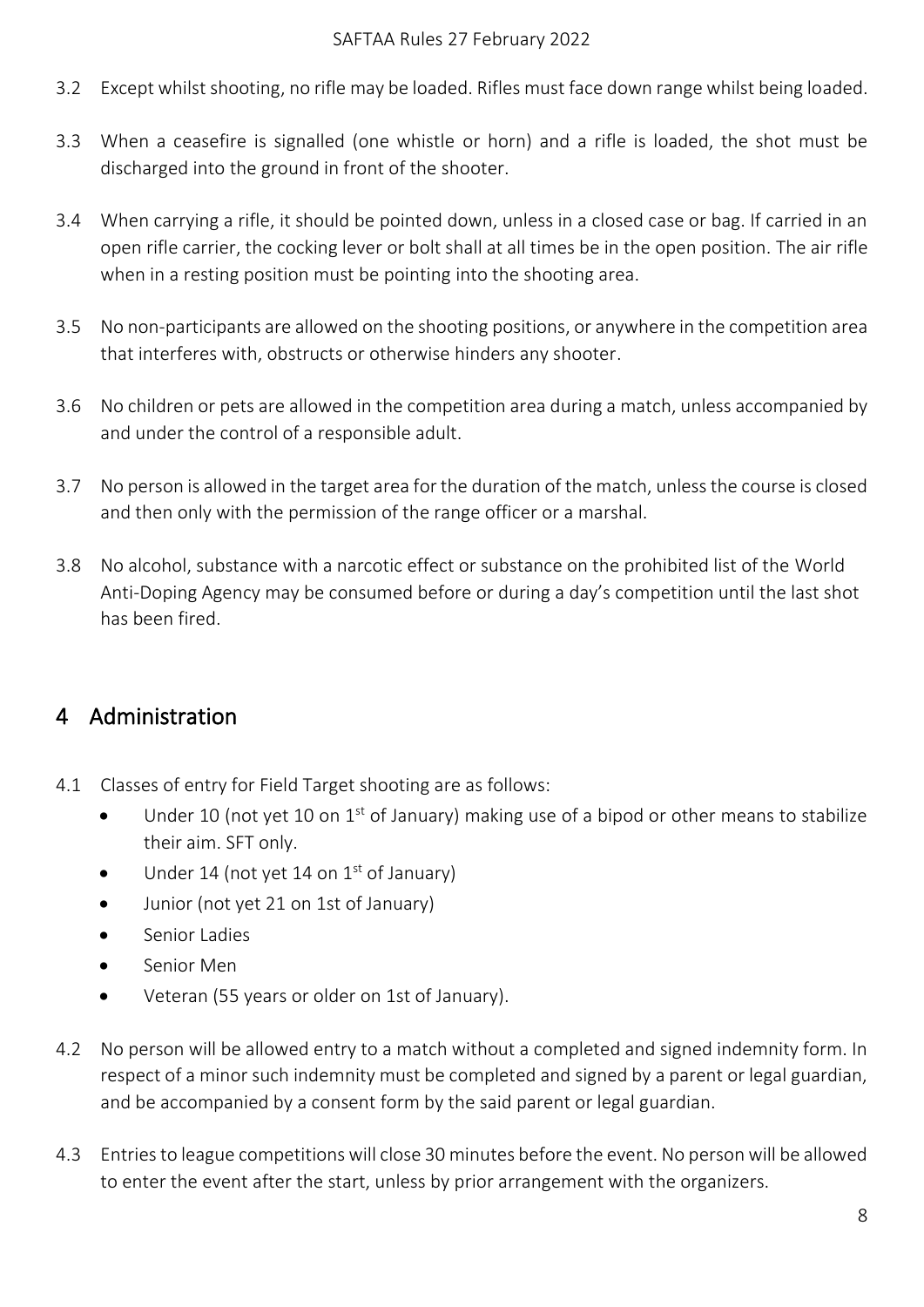- <span id="page-9-1"></span>4.4 Grouping of shooters for a match is in the discretion of the hosting club. At the National Trials or a Provincial Championship, shooters shall be grouped according to log ranking for the first match and accumulated score thereafter. Where multiple courses are used, each shooter must shoot every course at least once. Score cards indicating the shooters' names and starting lane, timers and pens must be prepared (per shooting lane) and handed to all participants before each match commences.
- 4.5 A Range Officer and a sufficient number of marshals shall be appointed. All marshals shall be well versed in shooting safety, FT rules and especially the understanding and handling of field target failures. There must be enough marshals to cover the complete range within view of each other, and they shall be supplied with identifying vests, effective two-way communication equipment and whistles or horns.
- 4.6 Competitors that cannot, for whatever physical or medical reason, comply with a particular shooting position, shall inform the Range Officer before commencement of a match, and obtain permission to use an alternative position or aid, providing that no unfair advantage is gained. All marshals shall be made aware of such arrangement.
- 4.7 Competitors in the under 14 and under 10 age groups must at all times be accompanied by a parent, legal guardian or other responsible adult, during any visit to the practice range and for the duration of the match.
- <span id="page-9-0"></span>4.8 A copy of these Rules shall be kept on the range during matches, accessible to all present.

# 5 Competition

5.1 All rifles may be chronographed before and/or during a match. All tests will be done with the pellets to be used during the match. The distance between the end of the barrel and the chronograph shall not exceed 30cm. A marshal may inspect each pellet, ensuring that it is not deformed or damaged. A minimum of one and maximum of 3 registering shots will be allowed over the chronograph. If the first shot fired is deemed to be legal, no further testing is required; if the first shot fired is deemed to be illegal then an additional 2 shots may be fired – one of which must be legal in order to pass the test. No power adjustments to a rifle are allowed after the start of the match. Any rifle that exceeds 12 ft/lbs will not be allowed in the match. A rifle may be adjusted and re-tested before the match starts. Any failure at a test during the match shall lead to disqualification.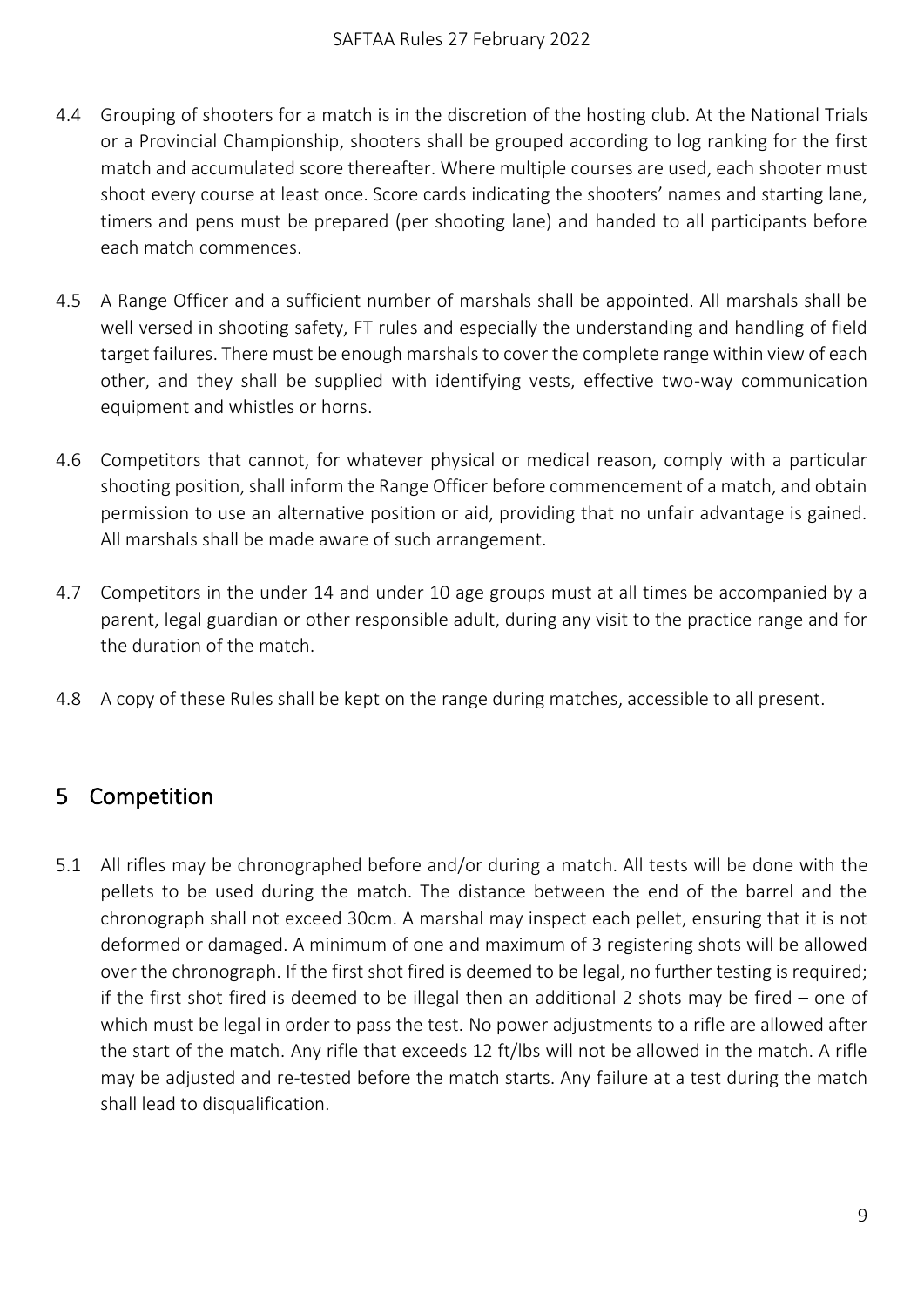- 5.2 A match starts / course re-opens with the sounding of two whistles or horns. The course is then open and safe for shooting to commence or continue. If the course is re-opened after a closure, any timers that had been stopped will be reset as follows:
	- 1 minute granted for preparation
	- 1 additional minute for each target at which no shot has yet been fired
- 5.3 Competitors are allowed one minute for preparation plus one minute per target on a lane. Timing starts when the competitor sits down or kneels, or brings the scope to their eye for ranging in the standing position. Any hit obtained after expiration of the allotted time will be forfeited. Looking through the scope, range finding, loading of the rifle and checking of the wind may only occur once the timer has been started.
- 5.4 It is the duty of the shooter to ensure that the timer is started and the duty of the scorer to monitor that time is being kept. Failure to monitor or keep time will result in a warning to both shooter and scorer; such a warning will be recorded on the score cards.
- 5.5 As soon as the lane is vacated by a shooter, the next competitor must enter the lane without delay. Once the shooter has taken their last shot, the timer should be reset for the next shooter and targets reset. The shooter should then vacate the lane immediately.
- 5.6 A score is indicated on the score card by an "X" for a knock down or a "0" if the target remains standing. SFT shooters score a knocked down target as a "2", a faceplate hit as a "1", and a total miss as a "0". Only shooters grouped together on a lane or a marshal may handle score cards. Any changes to a score card shall be counter signed by a marshal. Any corrections made in a score card without the validation by a Marshall may lead the target being scored as a miss "0".
- 5.7 No extra support can be used during the range finding period (includes tree poles, lane poles, tripod, etc…)
- 5.8 A shot is deemed to have been fired if air is discharged from a rifle. A shooter may however fire a shot into the ground within the target area after declaring this to their lane partner(s).
- 5.9 All targets shall be clearly numbered (from left to right) at the target and the firing line. Targets are addressed in number sequence. If an incorrect target was shot at, the shooter scores a "O" and carries on with the following target on their score card. "Sighting" shots are counted as misses for the shooter's next target(s).
- 5.10 A course (or section thereof) is closed when a single whistle or horn is sounded. All timers are immediately stopped and any loaded rifles are discharged into the ground in front of the shooters within the target area. Each squad shall indicate to the marshals that their rifles are safe by raising their hands. No participant may enter the target area (unless instructed by a marshal to do so), range-find a target, or do any other preparation until the course is re-opened.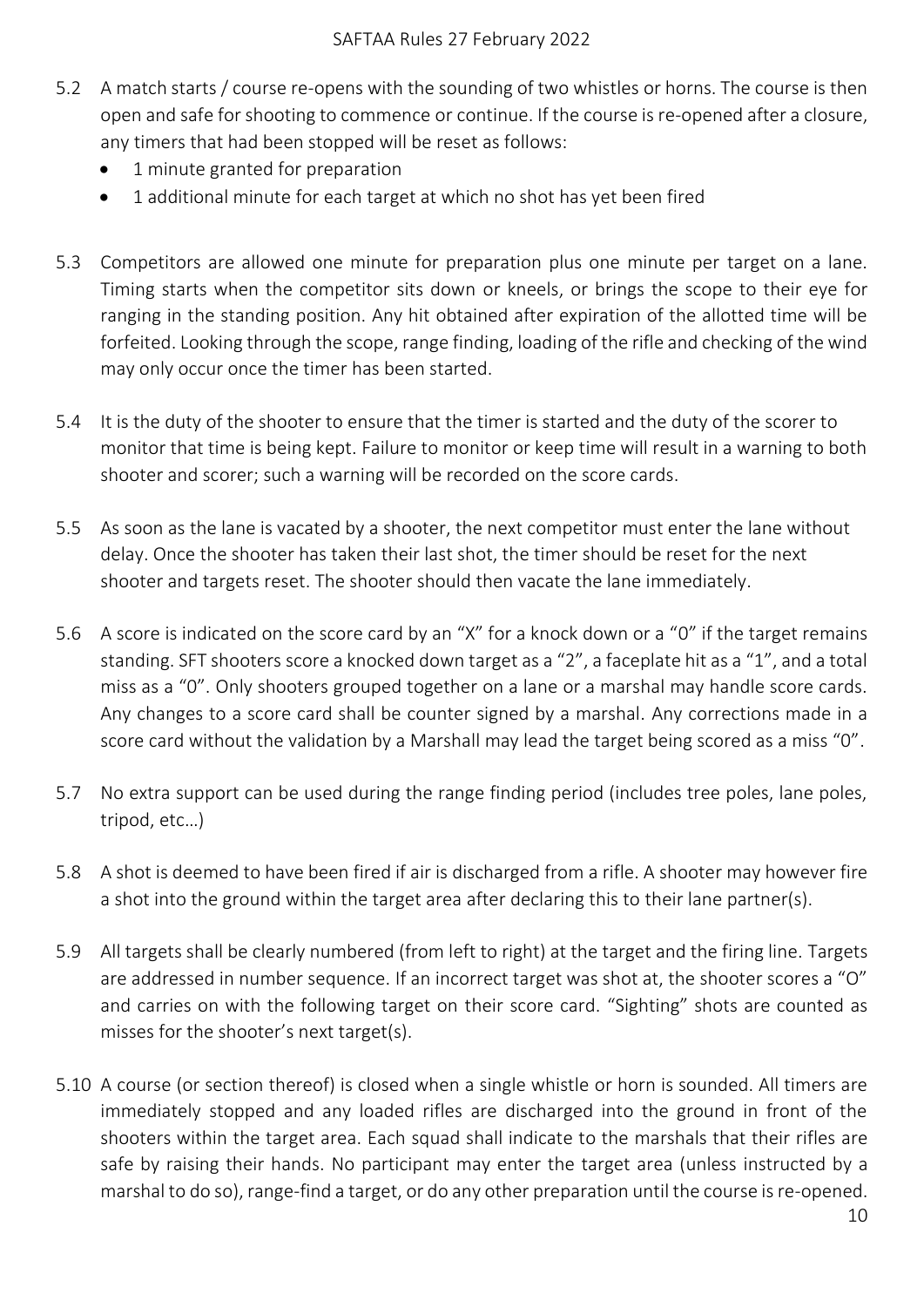5.11 Any disputed score must be challenged immediately after a shot is fired. Under no circumstances should the competitor touch the reset cord until the dispute has been resolved. Targets should be checked by the range officer whose decision is final. Checking of targets must involve a visual check and, if necessary, use of the official WFTF target checking device.

Visual checks:

- a) Make sure the shooter hasn't touched the reset string.
- b) Check that the reset string isn't stuck or in tension preventing the target from falling.
- c) Check that the target inclination is appropriate.
- d) Check that the target is properly secure.
- e) Check that there isn't anything in the target surroundings that prevents the target from work correctly (bush, tree, branch etc.).
- f) If the dispute is at the beginning of a session, validate splits;

After passing all of the visual checks, the target will be tested at least 3 times in different kill zone target areas (i.e. top, middle and bottom) using the Official WFTF target checking device by the range officer.

Any target found to be defective should be repaired or replaced immediately and may be reshot by only the shooter who had challenged the shot. If a target is found to be faulty and there's no replacement target, all shooters will be awarded with that point regardless of whether they have already shot the target or not, and it must remain removed for the remainder of the competition. An administrative fee of R50 will be charged in respect of any disputed target found to be in order. The R50 must either be paid to the Range Officer at the time of query, or paid to the club when handing in score cards.

5.12 Competitors may only leave the competition area under the following circumstances:

- Voluntary abandonment of the shoot, in which case the score up to that point will be accepted as a valid result;
- To repair equipment that has been rendered unsafe or is incapable of firing a shot by whatever means. This excludes zero-shift of optical equipment or poorly zeroed systems. The competitor may replace the offending part or equipment with the permission of the range officer. No visit to the sighting-in range by the competitor or any person on their behalf is allowed;
- If the range officer suspends the match due to weather conditions constituting a safety hazard in the opinion of the range officer. Under these circumstances all persons must leave the course and retire to a safe location, as determined by the range officer.
- For any other occurrence deemed valid by the Range Officer. In all the above cases, save hazardous weather conditions, the competitor's score card must be handed to a marshal and the latter's permission obtained to leave the firing line, with a stipulated time for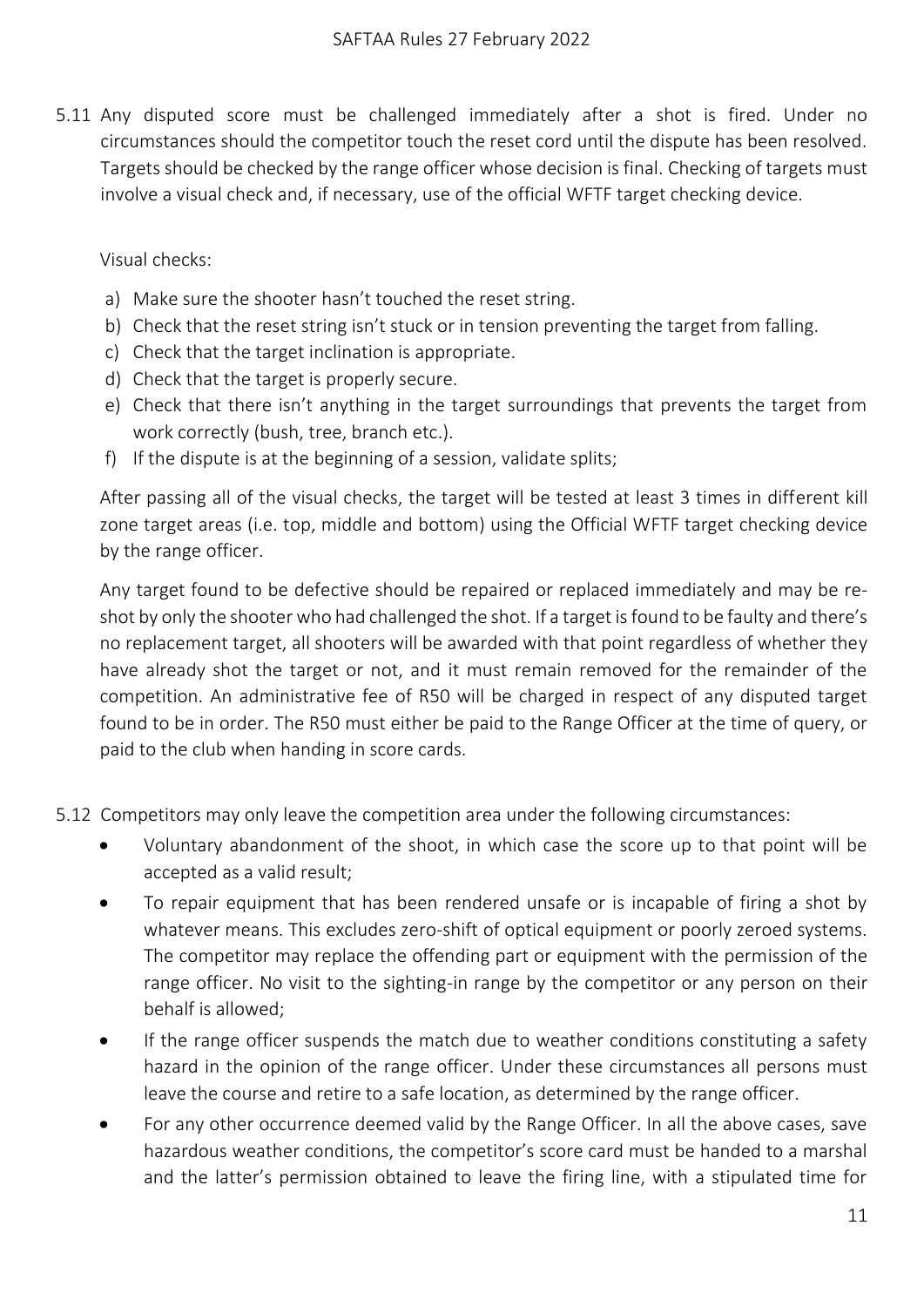return. The time of departure and intended return will be recorded on the score card and any card not claimed within the designated return time will be submitted as final score for that match.

- 5.13 Every shooter is charged with leaving each lane firing area in a safe and tidy condition for the following shooters. This includes targets being re-set and the timer ready to be used by the next squad.
- 5.14 As soon as a match is completed, all score cards, duly completed and signed by both the shooter and scorer, must immediately be returned to the registration officials. Unreturned score cards will be scored as 0. Any unscored targets will be treated as a miss.
- 5.15 In the event of tied scores for award winning positions, final placements shall first be decided by the number of warnings received (where a shooter with 0 warnings is placed above a shooter with 1 or more warnings) and, if the placements are still tied, then by a shoot-off. A dedicated shoot-off lane, or a lane selected from the course will be used for the shoot-off. Each shoot-off lane must be timed as per the timing rules. The dedicated shoot-off lane or selected lane must contain targets within positional shooting parameters (standing or kneeling), and competitors with tied scores will shoot off as follows:
	- One round by each tied competitor from the sitting / free position;
	- If undecided, one round by each remaining competitor from the kneeling position;
	- If still undecided, one round by each competitor from the standing position;
	- If still undecided, competitors continue shooting from the standing position until all awards placements have been determined.

Shooters involved in a shoot-off may, by unanimous consent, agree to start the shoot-off on either the kneeling or standing position.

- 5.16 Unacceptable conduct in the competition area will not be tolerated. Coaching or barracking of a competitor in competition is prohibited.
- 5.17 Defined Penalties. The penalty for any unsafe practice or any form of cheating is disqualification, with the Committee reserving the right to take further disciplinary action as defined in the Code of Conduct.

Without restricting the powers of the Technical Officer as match director or the authority of the Committee to institute a disciplinary proceedings the following system of warnings and penalties will be in place for all league matches and other major field target events:

### Warnings: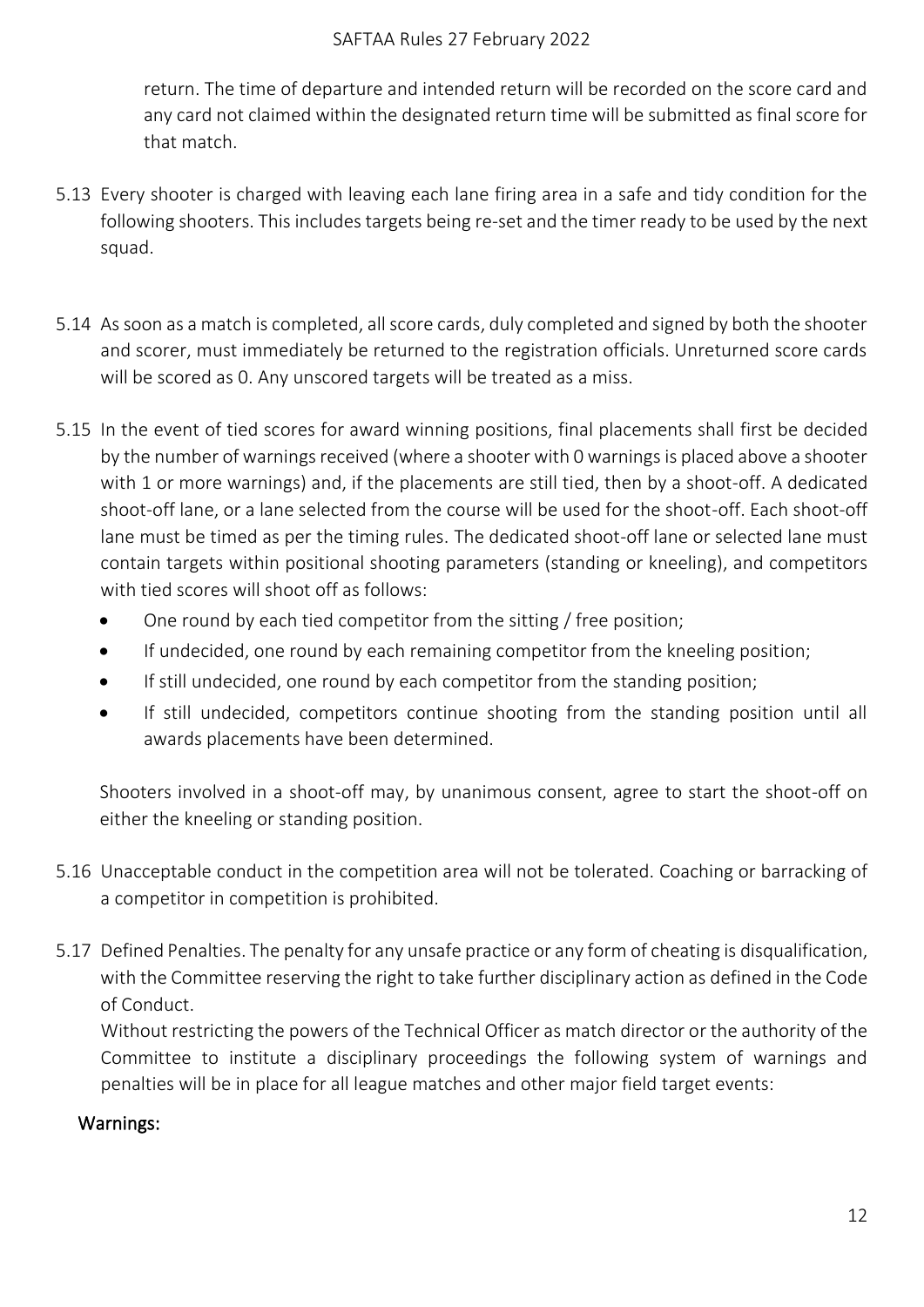Warnings may be issued by any marshal or the range officer to any competitor and shall be recorded on the score sheet of the competitor and signed by the marshal or range officer issuing the warning.

Warnings may be issued under the following circumstances:

- a) Not adhering to a marshal's or range officer's instruction.
- b) Not timing a shooter (each member in the squad will receive a warning).
- c) Entering in the target area while the course is open, or if it is closed without the permission of a marshal.
- d) Exceeding the limits of the firing position.
- e) Leaving the competition area without the permission of a marshal or the range officer during a shoot.
- f) Not having the back foot visible to a marshal when shooting in the kneeling position.
- g) Creating unnecessary delays by not entering the next shooting lane promptly, when the lane is available.
- h) Allowing a competitor grouped with, as per rule [4.4,](#page-9-1) to shoot unattended.
- i) Leaving a rifle with the barrel pointing outside the target area.

Any second or further warning issued to a competitor for the same transgression during a match will result in a point penalty to the competitor for each further warning issued.

#### Point penalties:

A point penalty may be issued, by the range officer only, to any competitor and shall be recorded on the score sheet of the competitor and signed by the range officer issuing the penalty point. A point penalty will result in one (1) point being deducted from the competitor's final score for the match, for every penalty issued.

Point penalties may be issued under the following circumstances:

- a) Use of an illegal kneeling position.
- b) Rifle accessory not allowed.
- c) Seat height or kneeling roll exceeding limit as set by the rules.
- d) Use of artificial or natural support.
- e) Range finding with artificial or natural support.
- f) Accepting or receiving coaching from non-competitors.

Any circumstance or action that might warrant the issuing of a penalty point against any competitor may be brought to the attention of the range officer, by any competitor, or marshal.

#### Disqualification:

A competitor may be disqualified from a match by the Technical Officer, or person delegated by the Technical Officer to act as match director. Before the decision to disqualify is made, any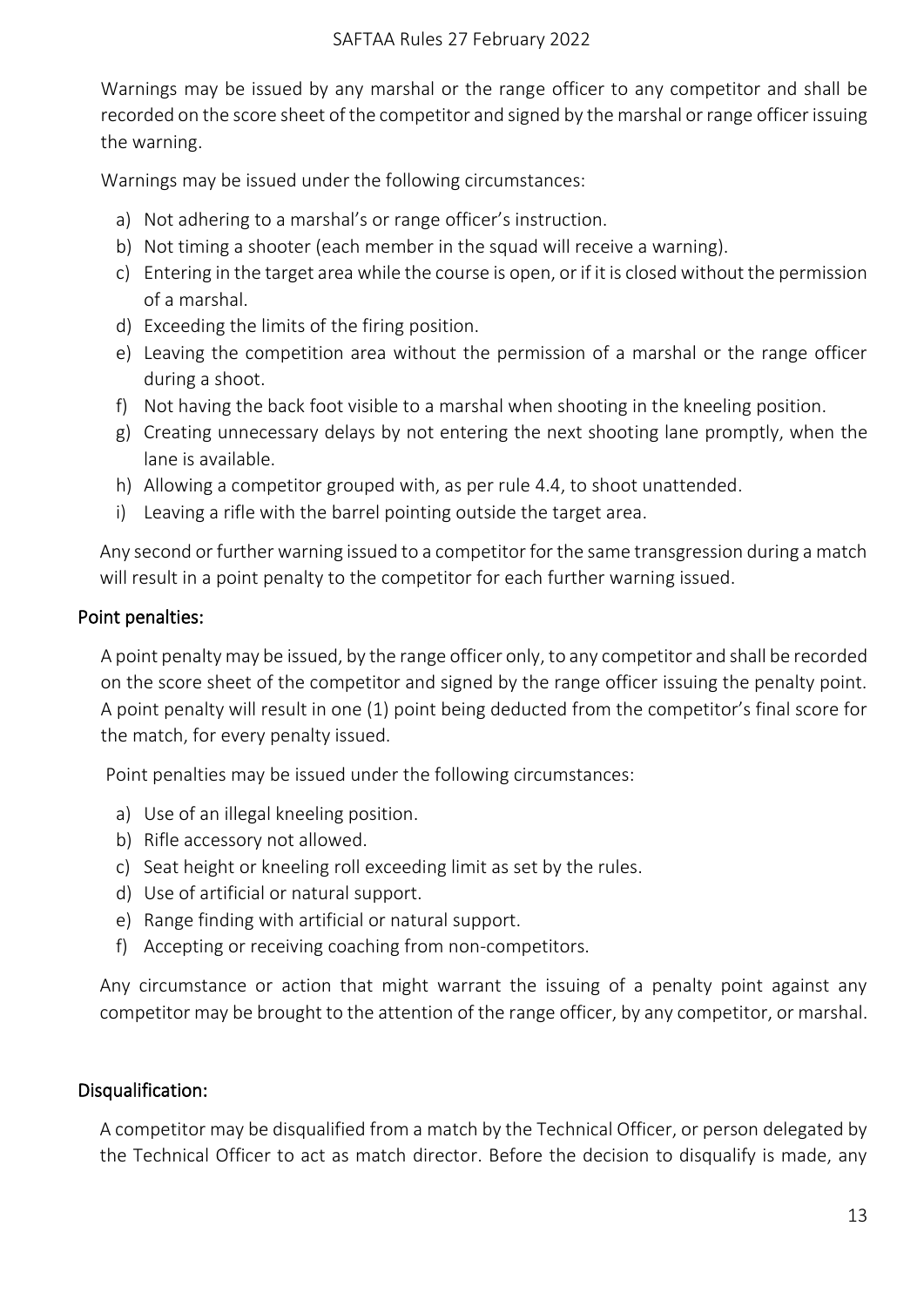competitor in regard of which such action is being contemplated, will have the right to be heard by the Technical Officer or delegated match director.

The following circumstances will warrant disqualification:

- a) Any failure to follow safety rules or procedures, including but not limited to accidental or unintended discharges of an air rifle or any action that potentially puts people, property or animals at risk.
- b) Any form of cheating, including but not limited to incorrect marking of a score sheet.
- c) Any form of physical, verbal or sexual abuse of a competitor, marshal, range officer or spectator.
- d) Any use of alcohol or substances on the WADA prohibited list before or during the match.
- e) Use during the match of any air rifle that exceeds the 12 ft/lbs limit (or 18ft/lbs for SFT shooters.)
- f) Any failure to submit any air rifle to a chronograph test, when requested to do so.

Any circumstance or action that might warrant the possible disqualification of a competitor may be brought to the attention of the Technical Officer, or delegated match director, by any competitor, marshal, range officer or spectator.

- 5.18 If, during a competition, a shooter considers a target to be outside of the distance prescripts of rule [2.5,](#page-7-1) the shooter must decide between shooting the target and presenting a dispute to a marshal.
	- a) If the decision is to shoot the target, the result will be marked on the scorecard and the shooter loses the possibility of presenting a dispute.
	- b) If the decision is to dispute the target, the dispute will be registered on the scorecard and no shot will be taken by the disputing shooter at the target. At the end of the competition, the disputed target will be measured by the range officer or a marshal. If the target is within the prescripts of rule [2.5](#page-7-1) the target will be scored as a miss and an administration fee of R50 shall be paid by the contesting shooter. Should the target be found to be outside of the prescripts of rule [2.5](#page-7-1) then the target will be declared illegal.
- 5.19 Once a competition has started, any target declared to be illegal will be removed from the competition. All shooters will be awarded with a hit ("X") on that target regardless of whether they have already shot the target or not.

<span id="page-14-0"></span>A target may be declared illegal if it fails to comply with rules 2.2, 2.3, 2.4 or 2.5, if the target's location causes a safety concern in the opinion of the Technical Officer, or any other reason the Technical Officer deems in the interest of a fair competition.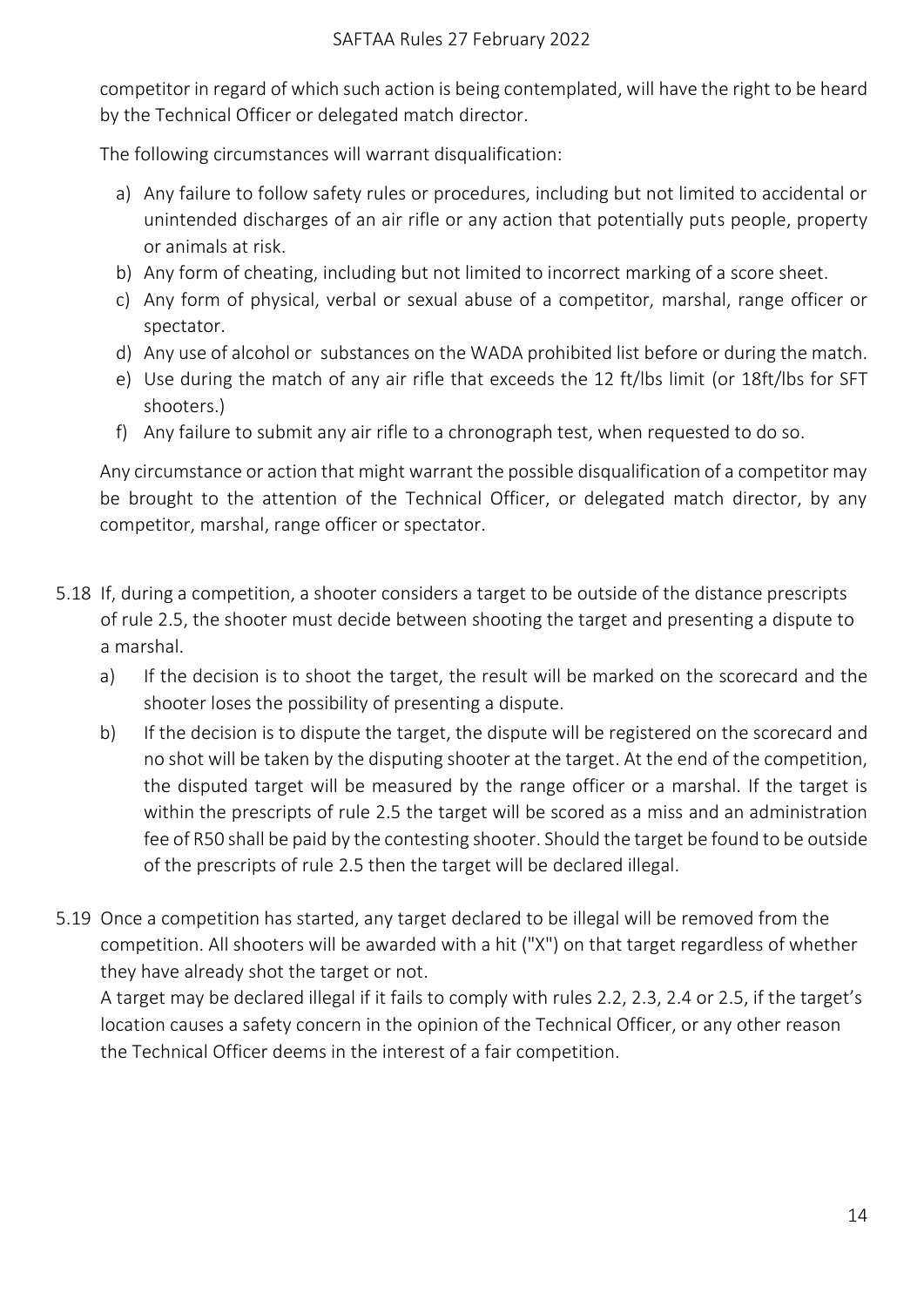### 6 Provincial League Series

- 6.1 Each province will host a series of league matches. The calendar for such series must be submitted to the Committee for prior approval.
- 6.2 Each province may determine the commencement of its League Series independently.
- 6.3 The Committee may combine the League Series of two or more provinces, where it is deemed to be in the best interest of the sport.
- 6.4 Participation in a Field Target event is open to all SAFTAA affiliated members or members of a national body affiliated to the World Field Target Federation. This requirement will be abandoned in instances of first three participations in a series.
- 6.5 Participation in a Hunter Field Target event (at a Field Target league) is open to all SAHFTA affiliated members or members of a national body affiliated to the World Hunter Field Target Organisation. This requirement will be abandoned in instances of first three participations in a series.
- <span id="page-15-0"></span>6.6 The Technical Officer may set a standard of difficulty for league series matches. The difficulty standard is available from the SAFTAA website [\(http://www.saftaa.co.za\)](http://www.saftaa.co.za/).
- <span id="page-15-1"></span>6.7 The responsible member of the club hosting the league series match, shall complete a certificate of compliance, stating that the course complies with rules [2.1](#page-6-1) to [2.7](#page-7-2) and that the standard of difficulty set according to rule [6.6](#page-15-0) has been met. Such certificate shall be displayed at the match and must be delivered to the Technical Officer within 7 days after the match. The certificate of compliance is available from the SAFTAA website [\(http://www.saftaa.co.za\)](http://www.saftaa.co.za/).
- 6.8 In the event of failure to comply with rules [2.1](#page-6-1) to [2.7,](#page-7-2) the standard set according to rule [6.6](#page-15-0) or rule [6.7](#page-15-1) by the hosting club, the Committee may revoke the League Series status of the match. In such instance no result will stand.
- 6.9 The hosting club shall deliver the scores from the match to the member responsible for the logs within 3 days. Appendix C shall be used to deliver the scores. The hosting club shall keep all scorecards for a period of 1 month.
- 6.10 If a League Series match is suspended by the range officer due to hazardous weather conditions, and the match cannot be resumed, no result will follow if less than 50% of the course has been completed by any competitor. If more than 50% of the course has been completed by all competitors, the least number of targets completed by any competitor will be used to compute a score and every competitor's score over that number of targets will constitute their score.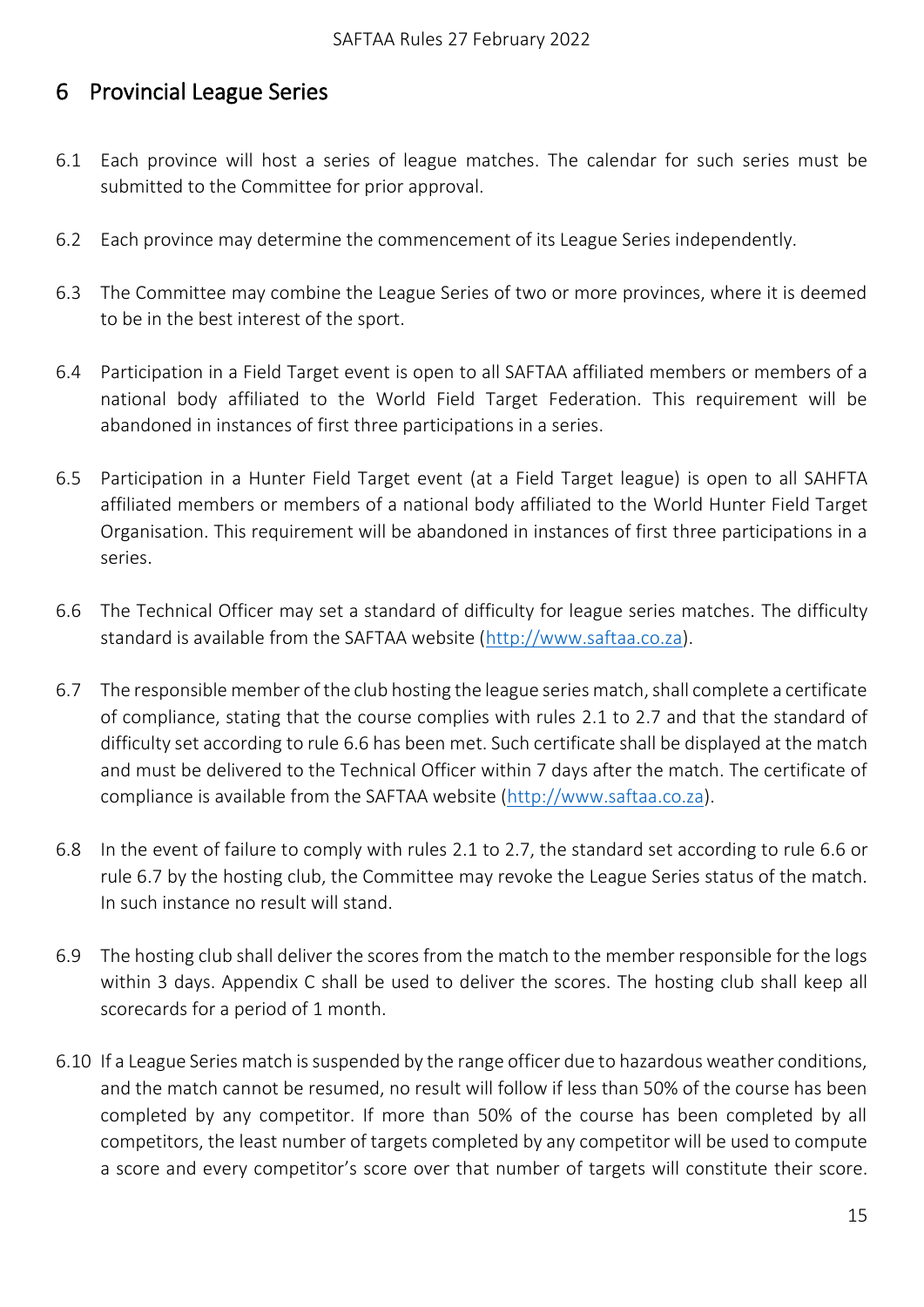(e.g. if the least number of completed targets is 26 and competitor A has completed 28 targets, A's score will be the total achieved over the first 26 targets shot by A.)

- 6.11 A provincial log will be kept in respect of each province. The results from League Series matches will be recorded on the log. The winning score will be reflected as 100% and all other scores will be expressed as a percentage there of. A shooter's 6 highest scores will be reflected on the log, and the average there of. Any query regarding a score, as reflected on the log, must be raised within 2 weeks of its publication with the member responsible for the logs.
- 6.12 Results will be recorded in the log of the province where a shooter normally competes, irrespective of where the score was achieved.
- 6.13 All shooters on the provincial logs will be graded. The grade will be calculated on the following basis: the average of your 4 best scores achieved over your last 8 league scores.

The grades being the following:

| 90% and above       | AА |
|---------------------|----|
| Between 80% and 90% | А  |
| Between 70% and 80% | B  |
| Between 60% and 70% |    |
| Between 50% and 60% |    |
| Below 50%           |    |

6.14 The first 3 FT places in the match will be recognized, and additionally in grades A, B, C, D, and E and springer category.

The first 3 SFT places in the match will be recognized, and additionally in U10 and U17.

6.15 Each province, which has a separate League Series, will host an annual provincial championship for that province. Such provincial championship shall consist of 2 matches. The results of each match of the provincial championship will be recorded as a provincial league series match. The naming of such provincial championships is in the discretion of the province concerned.

## <span id="page-16-0"></span>7 National Trials

National Trials will be held annually to select a national team to represent South Africa at the World Field Target Championships.

7.1 Team selection is only open to South African citizens.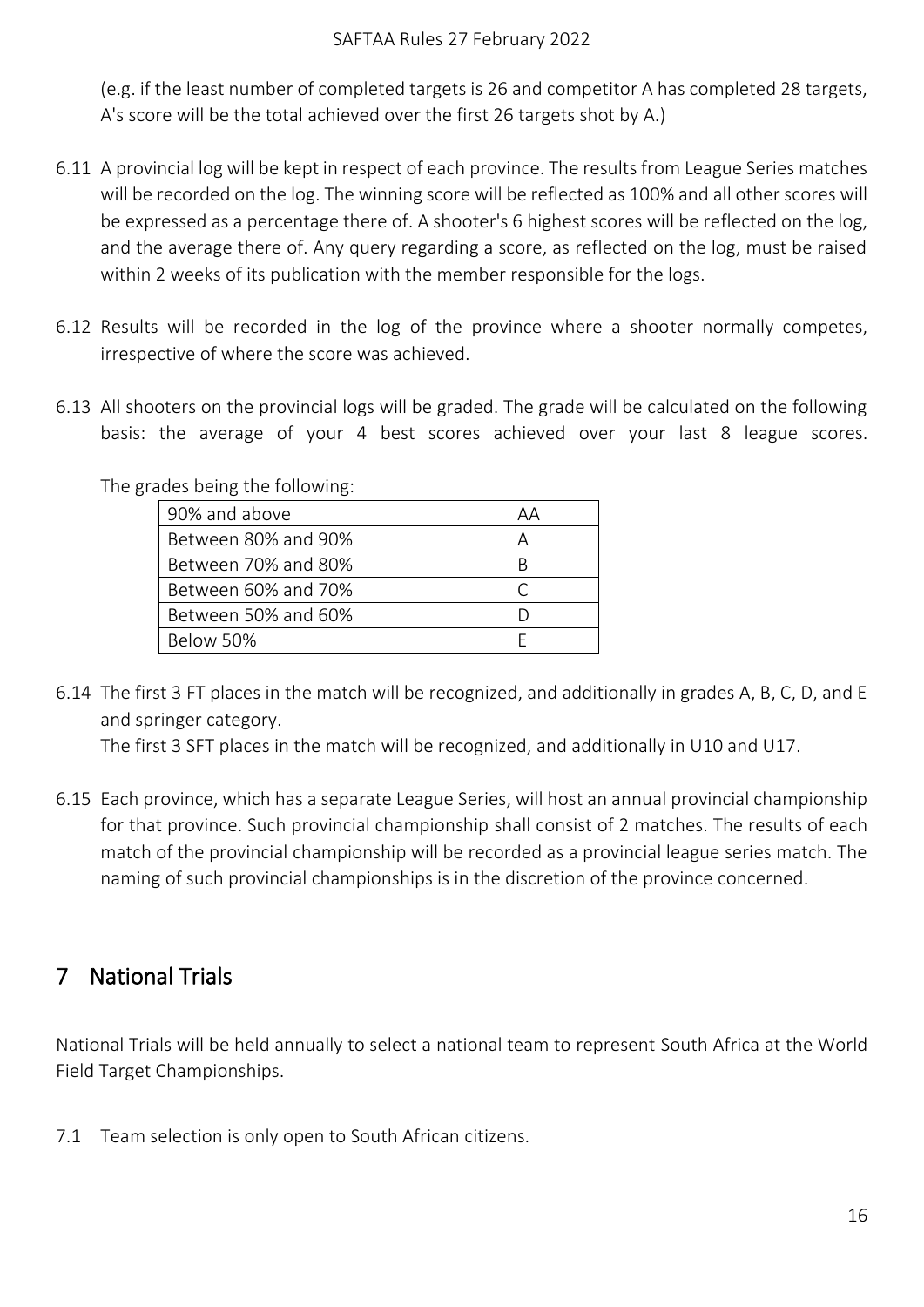- 7.2 The minimum qualification for entry into the National Trials is a 60% average on the national trials log. Entry will be limited to the top 100 shooters on the national trials log.
- 7.3 A national trials log, separate from the provincial League Series logs will be kept. The national trials log will record shooters scores at provincial league events in the 12-month period preceding the national trials. The 6 highest scores will be recorded as well as the average. No average will be reflected if less than 6 scores are recorded on the national trials log.
- 7.4 The minimum qualification standard for the national team is the following:
	- An average of 90% or more on the national trials log, and
	- At least 1 contributing score must be achieved at a provincial championship.
- <span id="page-17-0"></span>7.5 A series of 3 matches will be shot at the National Trials. If any match, for whatever reason, is not completed by all shooters (completed to mean that all shooters had the opportunity to shoot at all targets), the committee shall in its exclusive discretion and at its earliest convenience order that;
	- a) all shooters that has not yet completed the match do so at an appointed time, provided that no changes shall be allowed to the course and targets yet to be shot at, and no advantage or disadvantage that may influence the outcome of the National Trials will result there from, or
	- b) the affected match be reshot at an appointed time. All scores achieved in respect of the uncompleted match will then be void, or
	- c) that no result will stand in respect of the uncompleted match and the result of the National Trials shall be determined by the result of the completed matches.
- 7.6 If any match of the National Trials is suspended for any reason by the range officer, all score cards shall be handed to a marshal or the range officer who shall keep possession of the score cards until the suspension is lifted by the range officer or a decision has been made by the committee in terms of rule [7.5.](#page-17-0)
- 7.7 The National Team shall consist of the top X finishers (where X is the size of national teams specified by the World Field Target Federation for that year's World Field Target Championships) at the National Trials, subject to rules 7.1 & 7.4.
- 7.8 In the event that any member of the National Team is, for any reason, unable to attend the World Championships, the Committee may, after considering performance at the National Trials, performance during the provincial league series and previous experience, invite a replacement shooter to join the National Team.
- 7.9 The Committee may, in its discretion, extend invitations to specific international shooters to attend the National Trials.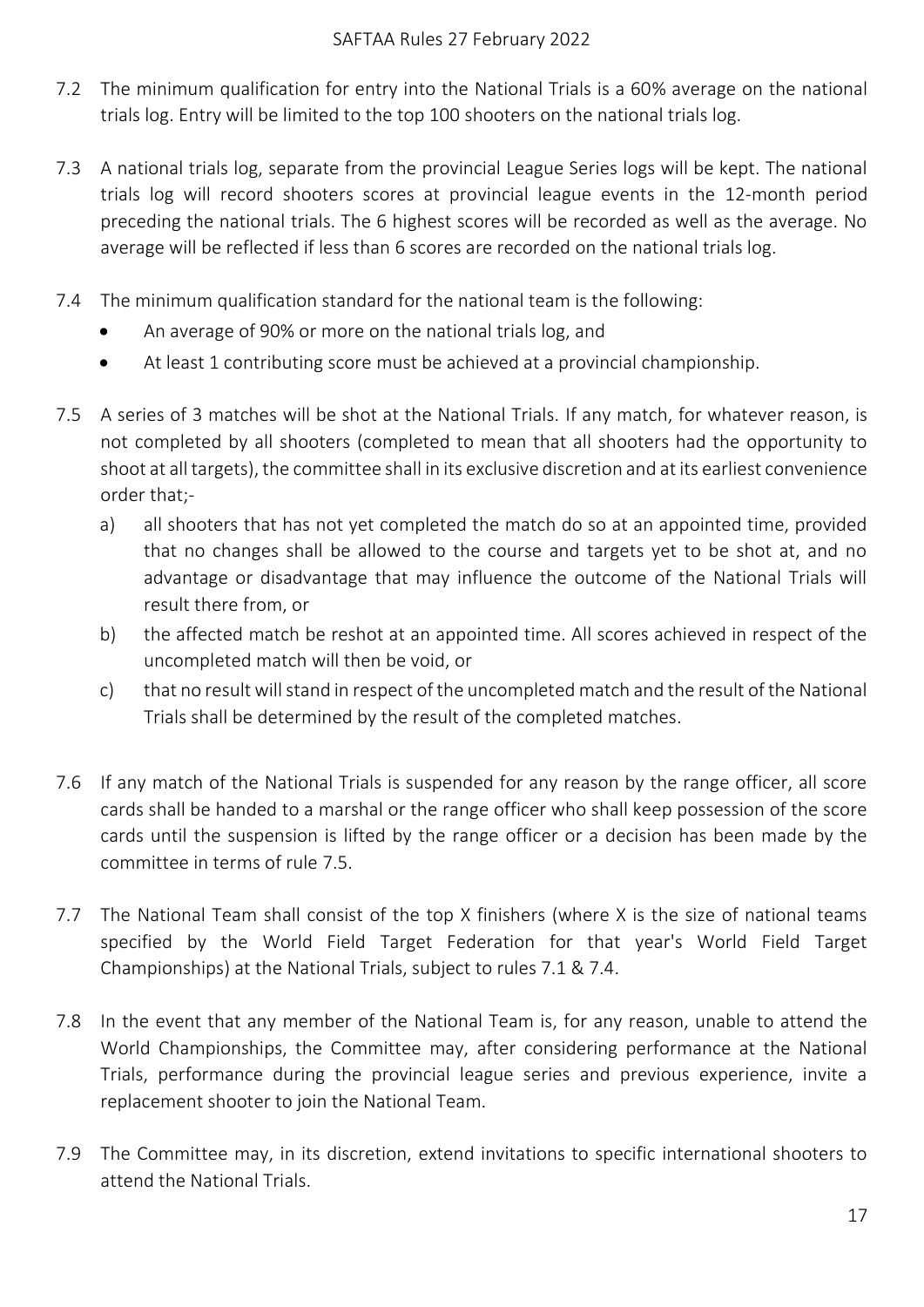7.10 All targets shall be clearly numbered (per course from left to right.)

## <span id="page-18-0"></span>8 SAFTAA Colours and Other Awards

SAFTAA colours are awarded at the conclusion of the National Trials in recognition of performance.

- 8.1 The top 8 shooters at the National Trials, who are not members of the National Team and have not been awarded national colours previously, will be recognised with SAFTAA colours.
- 8.2 The top junior shooter at the National Trials will be recognised as the junior champion, with medals awarded up to 3<sup>rd</sup> place.

# <span id="page-18-1"></span>9 Sporter Field Target (SFT)

SFT differs from normal Field Target rules in the following aspects:

- 9.1 Any PCP or springer air rifle of 5.5mm calibre or less, and up to 18 ft/lb and less may be used.
- 9.2 The rifle scope magnification shall not be limited.
- 9.3 The scope's parallax or focus may be used to aid in ranging targets. The elevation and windage turrets on the scope may be altered during a shoot.
- 9.4 Points scoring. A hit on the faceplate of the target scores one point (1) and a knock down of the target scores two points (2). A complete miss scores a zero (0).
- 9.5 Shooters in the under 10 class may use bi-pods or any similar means to stabilize their aim.
- 9.6 SFT shooters will be paired together at league events.
- 9.7 Clubs may decide on the minimum age for SFT participants at any shoot.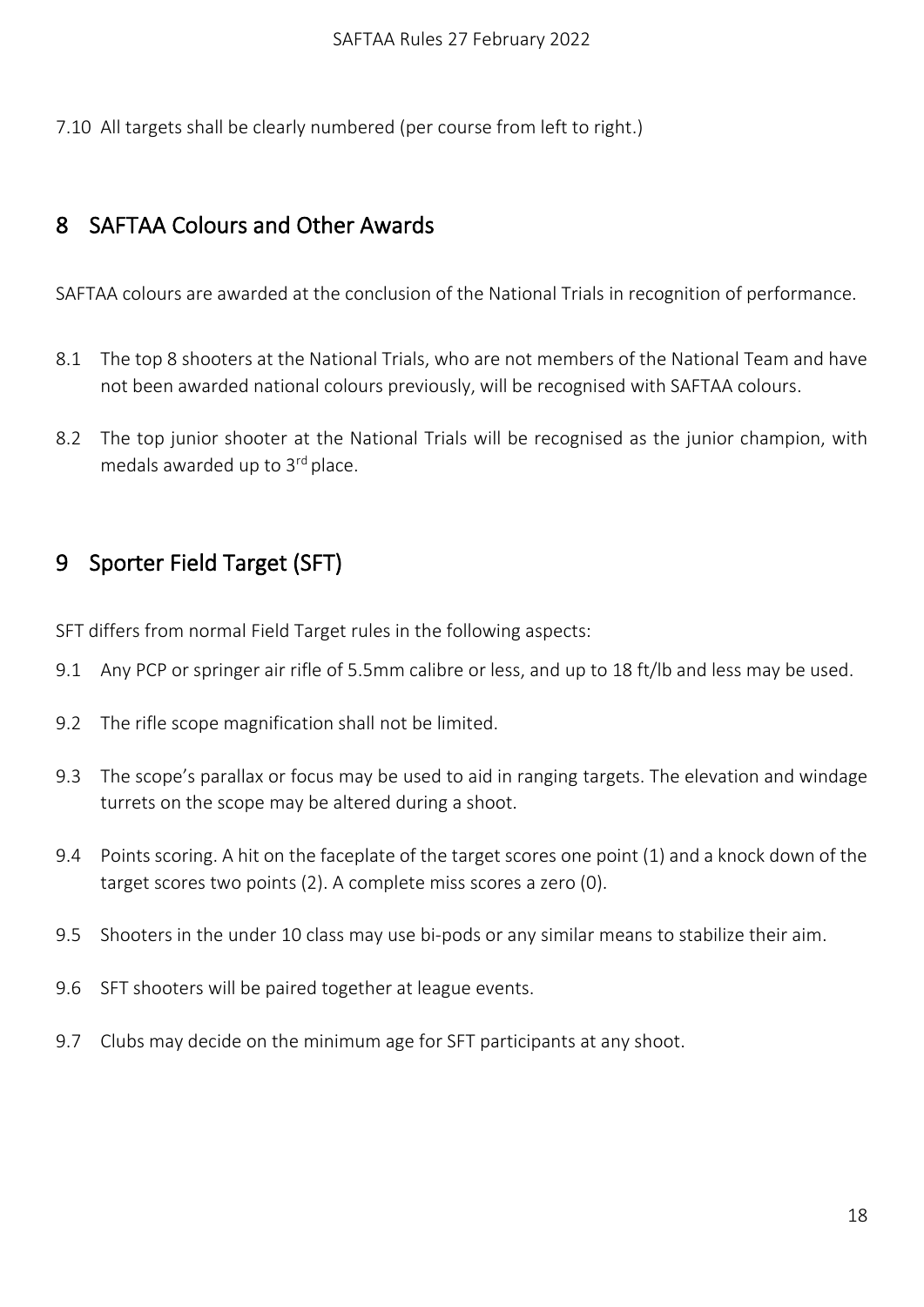| Weight<br>(grains) | Speed<br>(FPS) | Weight<br>(grains) | Speed<br>(FPS) | Weight<br>(grains) | Speed<br>(FPS) | Weight<br>(grains) | Speed<br>(FPS) | Weight<br>(grains) | Speed<br>(FPS) |
|--------------------|----------------|--------------------|----------------|--------------------|----------------|--------------------|----------------|--------------------|----------------|
| 6.0                | 949            | 9.6                | 750            | 13.2               | 640            | 16.8               | 567            | 20.4               | 515            |
| 6.1                | 941            | 9.7                | 746            | 13.3               | 637            | 16.9               | 565            | 20.5               | 513            |
| 6.2                | 934            | 9.8                | 743            | 13.4               | 635            | 17.0               | 564            | 20.6               | 512            |
| 6.3                | 926            | 9.9                | 739            | 13.5               | 633            | 17.1               | 562            | 20.7               | 511            |
| 6.4                | 919            | 10.0               | 735            | 13.6               | 630            | 17.2               | 560            | 20.8               | 510            |
| 6.5                | 912            | 10.1               | 731            | 13.7               | 628            | 17.3               | 559            | 20.9               | 508            |
| 6.6                | 905            | 10.2               | 728            | 13.8               | 626            | 17.4               | 557            | 21.0               | 507            |
| 6.7                | 898            | 10.3               | 724            | 13.9               | 623            | 17.5               | 556            | 21.1               | 506            |
| 6.8                | 891            | 10.4               | 721            | 14.0               | 621            | 17.6               | 554            | 21.2               | 505            |
| 6.9                | 885            | 10.5               | 717            | 14.1               | 619            | 17.7               | 552            | 21.3               | 504            |
| 7.0                | 879            | 10.6               | 714            | 14.2               | 617            | 17.8               | 551            | 21.4               | 502            |
| 7.1                | 872            | 10.7               | 711            | 14.3               | 615            | 17.9               | 549            | 21.5               | 501            |
| 7.2                | 866            | 10.8               | 707            | 14.4               | 613            | 18.0               | 548            | 21.6               | 500            |
| 7.3                | 860            | 10.9               | 704            | 14.5               | 610            | 18.1               | 546            | 21.7               | 499            |
| 7.4                | 854            | 11.0               | 701            | 14.6               | 608            | 18.2               | 545            | 21.8               | 498            |
| 7.5                | 849            | 11.1               | 698            | 14.7               | 606            | 18.3               | 543            | 21.9               | 497            |
| 7.6                | 843            | 11.2               | 695            | 14.8               | 604            | 18.4               | 542            | 22.0               | 496            |
| 7.7                | 838            | 11.3               | 691            | 14.9               | 602            | 18.5               | 540            | 22.1               | 494            |
| 7.8                | 832            | 11.4               | 688            | 15.0               | 600            | 18.6               | 539            | 22.2               | 493            |
| 7.9                | 827            | 11.5               | 685            | 15.1               | 598            | 18.7               | 538            | 22.3               | 492            |
| 8.0                | 822            | 11.6               | 682            | 15.2               | 596            | 18.8               | 536            | 22.4               | 491            |
| 8.1                | 817            | 11.7               | 680            | 15.3               | 594            | 18.9               | 535            | 22.5               | 490            |
| 8.2                | 812            | 11.8               | 677            | 15.4               | 592            | 19.0               | 533            | 22.6               | 489            |
| 8.3                | 807            | 11.9               | 674            | 15.5               | 590            | 19.1               | 532            | 22.7               | 488            |
| 8.4                | 802            | 12.0               | 671            | 15.6               | 589            | 19.2               | 530            | 22.8               | 487            |
| 8.5                | 797            | 12.1               | 668            | 15.7               | 587            | 19.3               | 529            | 22.9               | 486            |
| 8.6                | 793            | 12.2               | 665            | 15.8               | 585            | 19.4               | 528            | 23.0               | 485            |
| 8.7                | 788            | 12.3               | 663            | 15.9               | 583            | 19.5               | 526            | 23.1               | 484            |
| 8.8                | 784            | 12.4               | 660            | 16.0               | 581            | 19.6               | 525            | 23.2               | 483            |
| 8.9                | 779            | 12.5               | 657            | 16.1               | 579            | 19.7               | 524            | 23.3               | 482            |
| 9.0                | 775            | 12.6               | 655            | 16.2               | 578            | 19.8               | 522            | 23.4               | 481            |
| 9.1                | 771            | 12.7               | 652            | 16.3               | 576            | 19.9               | 521            | 23.5               | 479            |
| 9.2                | 766            | 12.8               | 650            | 16.4               | 574            | 20.0               | 520            | 23.6               | 478            |
| 9.3                | 762            | 12.9               | 647            | 16.5               | 572            | 20.1               | 518            | 23.7               | 477            |
| 9.4                | 758            | 13.0               | 645            | 16.6               | 571            | 20.2               | 517            | 23.8               | 476            |
| 9.5                | 754            | 13.1               | 642            | 16.7               | 569            | 20.3               | 516            | 23.9               | 475            |

<span id="page-19-0"></span>10 Maximum speeds allowed for Field Target (12 fpe)

For pellets with a weight in grams between two values in the table, for example 8.44 grains, use the lighter value of the table pellet weight to determine the maximum allowed velocity. In this example (8.44gr) use the velocity of the weight 8.4 gr (802 fps)